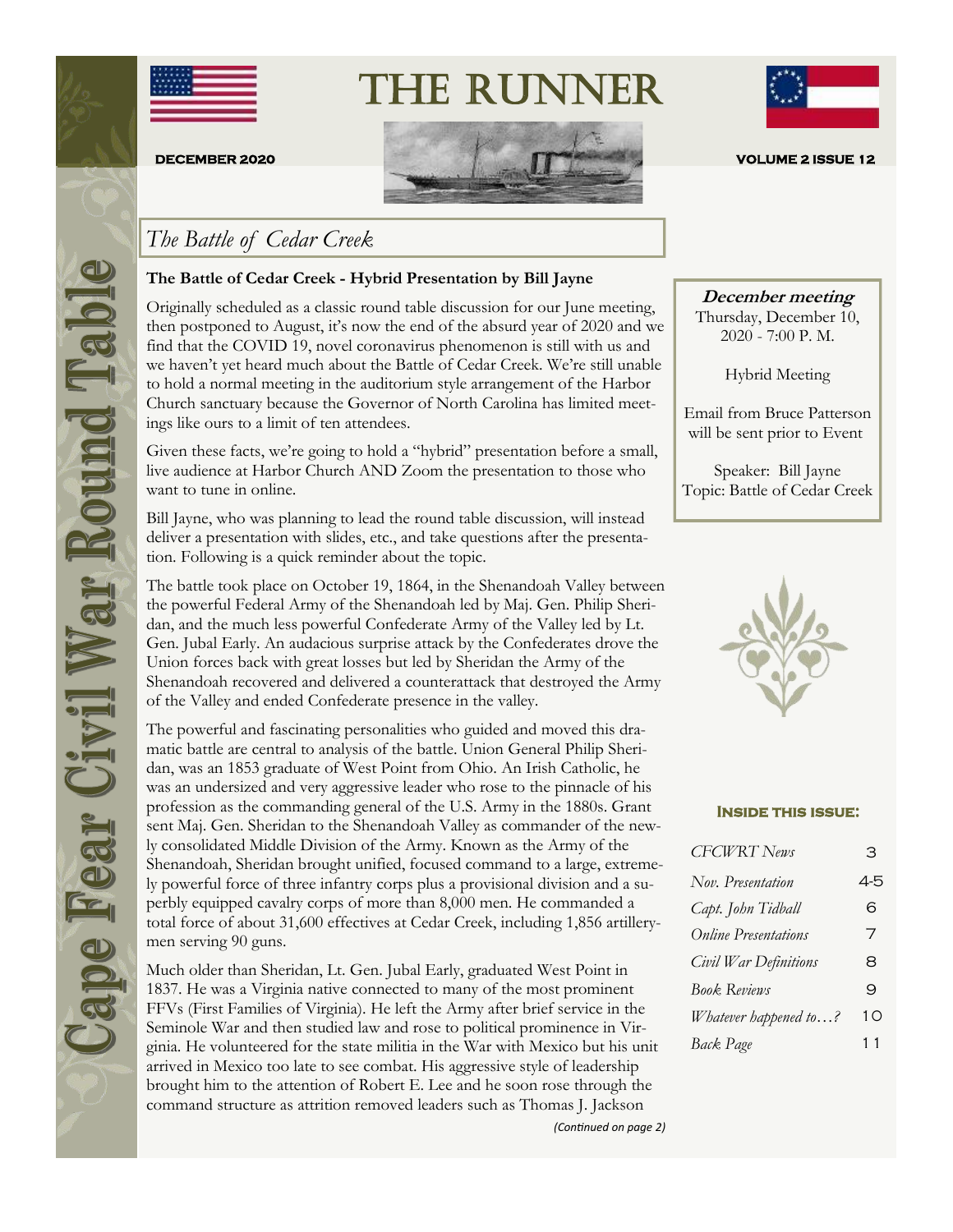

## *The Battle of Cedar Creek, cont.*

and Richard S. Ewell. By 1864, Lt. Gen. Early commanded the "Army of the Valley," composed primarily of the redoubtable II Corps of the Army of Northern Virginia. Estimates vary but his strength was approximately 21,000 at Cedar Creek including 5,300 cavalry and 1,100 artillerymen serving more than 40 guns. Some estimate Confederate strength as low as 12,780. The National Park Service estimates the size of the Army of the Valley as "14,000-15,000 men."

Some other personalities are also of great interest and importance to the conduct of the battle. On the Confederate side, Maj. Gen. John B. Gordon of Georgia was crucial. Maj. Gen. Horatio Wright played an important role in Sheridan's army but many other generals such as Crook, Geary, and Custer added to the complexity of the engagement. Col. Rutherford B. Hayes (yes, that Rutherford B. Hayes who later became president of the United States) commanded a brigade caught up in the initial surprise of the Confederate assault.

The weather also played a role in the battle. Typical of autumn in the Shenandoah Valley,

the weather was generally dry with warm days and cool nights. However, the battlefield is enveloped by the Shenandoah River and Cedar Creek and overshadowed by the imposing land form of Masanutten Mountain. In the crucial hours around dawn on October 19, 1864, fog prevailed over much of the battlefield.

The distinctive geography of the valley was, of course, an important factor in the battle as was, as always, politics. The U.S. presidential election of 1864 was just a few weeks away and although Lincoln had pulled ahead of his rival former general George B. McClellan, a Federal defeat in the valley would have been received as terrible news in the north and might have threatened Lincoln's reelection.

Tune in on December 10, or contact Bill Jayne or Bruce Patterson about attending in person.





I played my drum<br>for Him

Merry Christmas!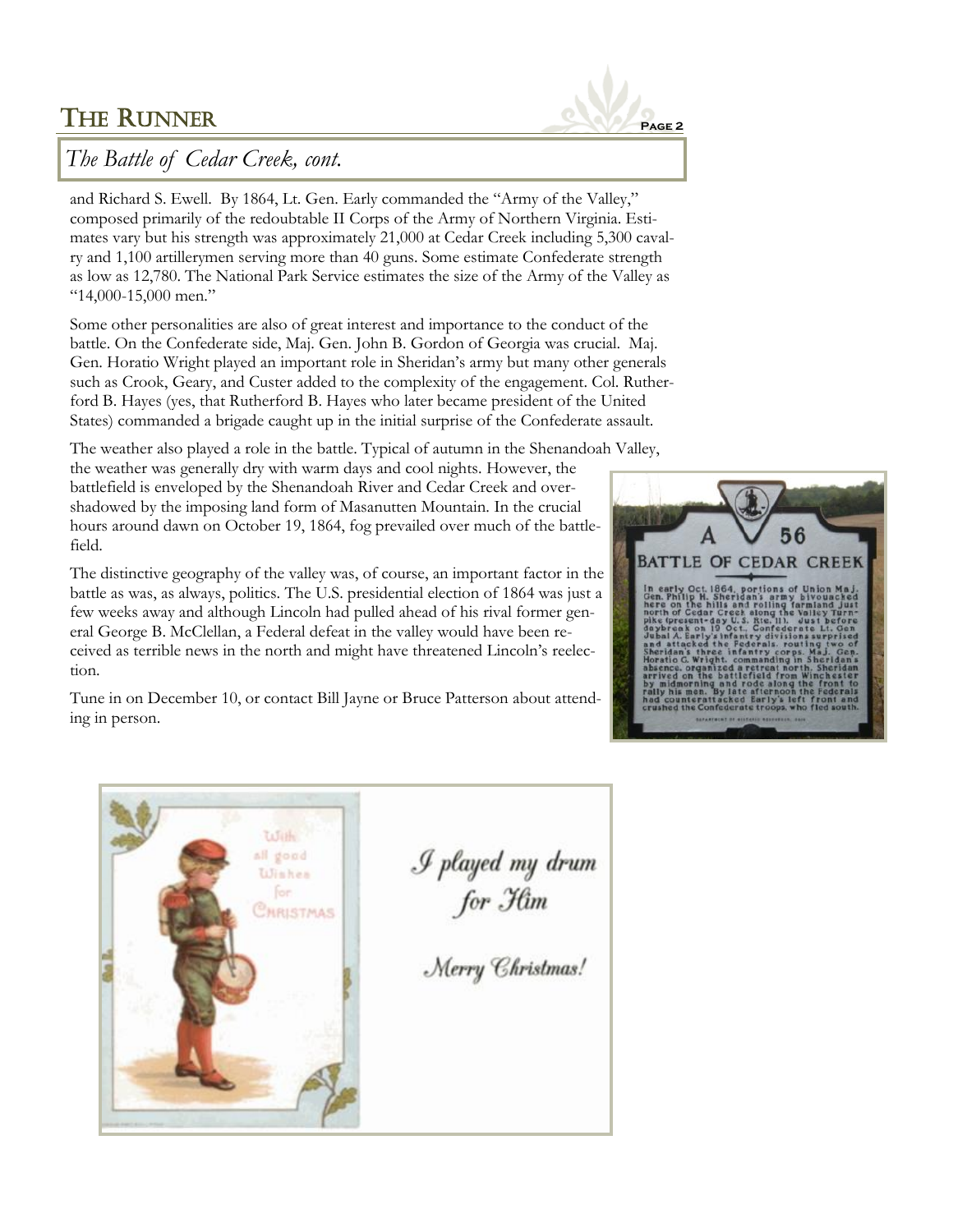

## *CFCWRT News*

# **Wreaths Across America**

The Wreaths Across America wreath purchasing effort, conducted by the Round Table and joined by the Wilmington Chapter, NCMHS and the Wilmington Philatelic Society was highly successful with a total of 76 wreaths being purchased for the Wilmington National Cemetery, thus exceeding our unit goal in this very unusual year.



The wreath laying ceremony, scheduled for Saturday, 19 December is usually an open event, however this year it is by reservation only and all slots have been filled as of this writing.

The Wilmington Philatelic Society has prepared a cachet for the event with a cancellation specifically designed for Saturday, 19 December. (example to the left) Instructions for obtaining the cachet will be provided prior to the 19th and will remain in effect for the following 30 calendar days, by mail, from the main Post Office. We expect final instructions from the Wilmington Postmaster by 10 December.

Our thanks for all who took part in this years efforts.

## **Cape Fear Civil War Round Table Upcoming Events**

### **2020**

December 10th **Bill Jayne**, The Battle of Cedar Creek

This will be a hybrid meeting with a limited attendance (10) and a ZOOM presentation for those who can't attend in person or prefer an online venue. Details will be sent prior to the meeting.

### **2021**

January 14th **Rodney Steward** (Author), Confederate Sequestration Act

February 11th **Kenneth Rutherford** (Author), Mine Warfare and the Civil War

For more information go to the [CFCWRT website.](http://cfcwrt.org/)



# **CFCWRT Zoom Presentations**

A special thanks to our Zoom Master, **Ed Gibson**. He has embraced this duty which has allowed us to continue our monthly presentations in spite of gathering restrictions due to Covid-19.

*Thank you*

**Ed Gibson**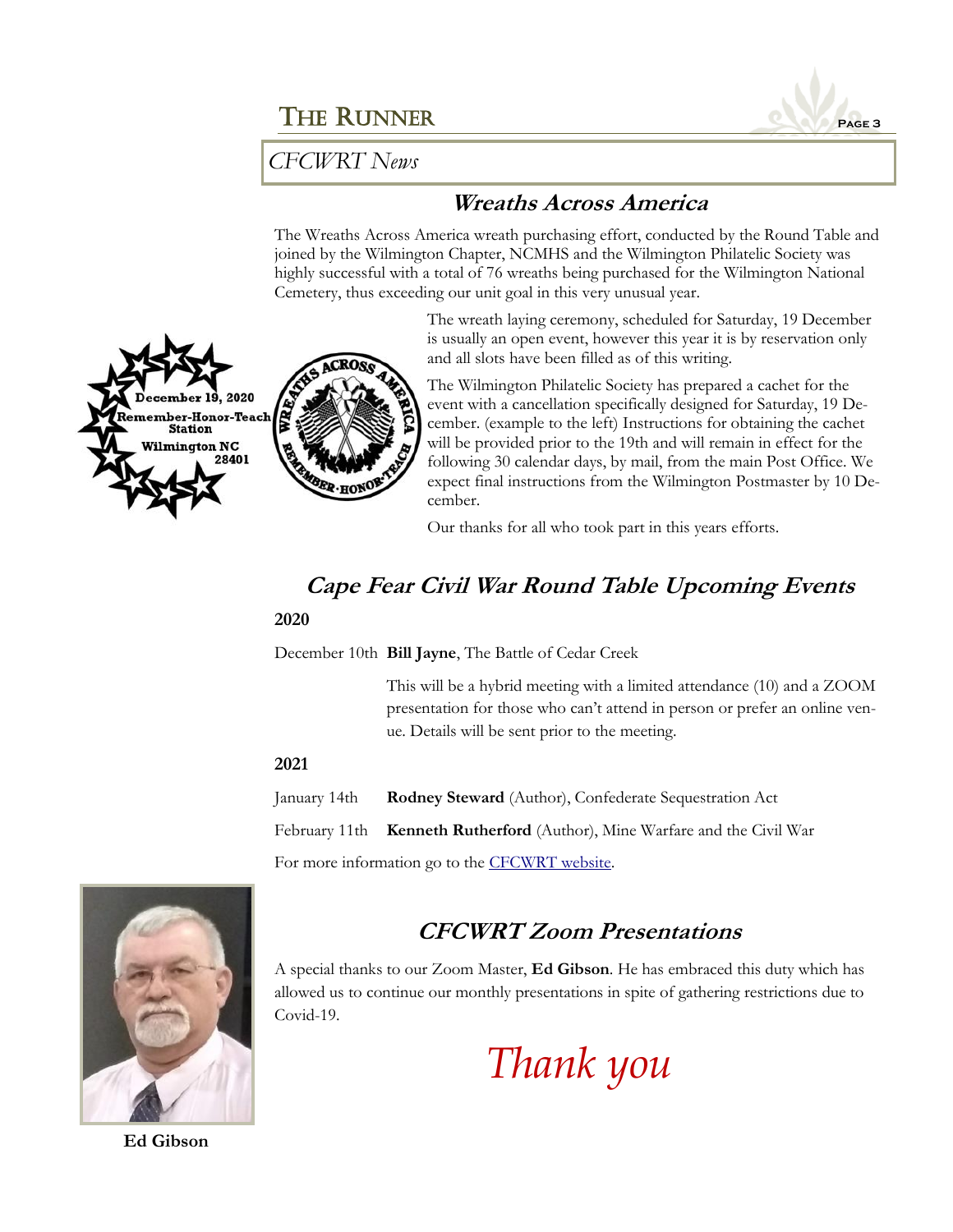

*November's Presentation: Lt. Frank Hoge by Andrew Duppstadt*

## **November's Presentation on the Interesting Story of a Young Confederate Naval Officer**



**Lt. Francis Lyell Hoge**

On November 12, Andrew Duppstadt, historic sites specialist for the State of NC, delivered to our round table an extremely interesting and quick-paced presentation about Confederate Navy Lt. Francis Lyell "Frank" Hoge. We're proud to note that Andrew, who is also treasurer of the North Carolina Military Historical Society, is a member of our round table.

While researching the taking of the *USS Underwriter*, a Union gunboat posted near the city of New Bern, N.C., Andrew learned that descendants of Lt. Hoge still held numerous letters, orders, commissions and artifacts belonging to the young officer.

Francis Lyell Hoge, known as "Frank," was born in Moundsville, Virginia, in January 1841. Moundsville is a small city on the Ohio River in what is today the state of West Virginia.

Andrew traveled to West Virginia to meet with Mr. Laurence Evans II, Frank Lyell's descendant who owned the papers and artifacts.

Appointed to the U.S. Naval Academy in 1856, Frank wrote many letters home, especially to his siblings, about day-to-day life in the new academy in Annapolis, Md. He wrote of being awakened by cannon fire and drum rolls but he quickly became accustomed to academy life and even comfortable as a young "acting midshipman" who en-

joyed Sunday down time lounging in slippers while sitting in an easy chair reading letters from home.

Upon graduation he was assigned to the *USS Susquehanna*, a large side-wheel frigate in the Mediterranean Squadron. He received excellent reviews from his commanding officer, Captain George Nicholas Hollins, Sr., born in Baltimore, he was a citizen of Florida who considered himself a southerner. Captain Hollins resigned his U.S. Navy commission in 1861 and escaped to the south. He held many posts in the Confederate Navy, including command of the Wilmington, N.C., naval station. He died in 1878 in Baltimore.

Young Frank Lyell, although born in the most northwestern part of what is now the state of West Virginia, near Pittsburgh, PA, chose to side with the



**Shadowbox of Lt. Hoge Artifacts**

*(Continued on page 5)*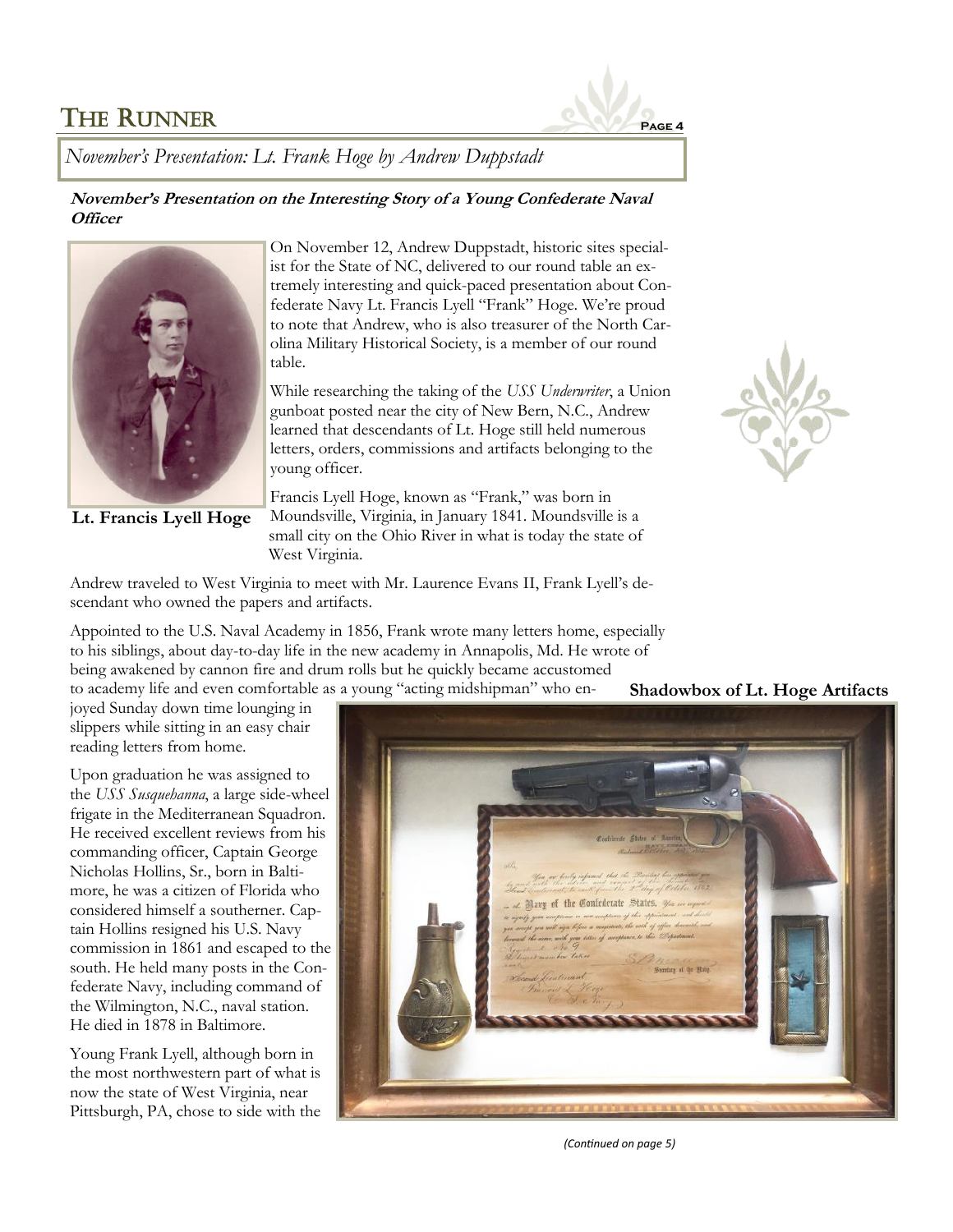

*November's Presentation: Lt. Frank Hoge by Andrew Duppstadt, cont.*

Confederacy and compiled an outstanding record in the fighting on the sounds and rivers of eastern North Carolina.

The youthful officer proved his mettle in several difficult engagements, including a cutting out expedition on the Rappahannock River in Virginia and survived a near fatal wound in August 1863. He served under the command of Colonel John Taylor Wood, the grandson of President Zachary Taylor, and was recommended for promotion.



#### **Lt. Hoge's Sword**

Recovered from his wound thanks in part to the solicitous care of a Virginia surgeon and his family (he wrote glowingly of the doctor's daughters who helped nurse him back to health), Col. Wood picked him to play a pivotal role in the famous expedition to attempt to commandeer the *USS Underwriter* off New Bern. The expedition comprised 33 officers and 220 men in 12 boats and two large launches, each of which carried a 12-pounder howitzer. The "joint services" expedition included men from all over the south, soldiers, sailors and Marines. Hoge, based in Wilmington, was in charge of much of the logistical preparation for the expedition. Such expeditions were exceedingly dangerous in the 19th Century and young Hoge was the first to board the enemy vessel.

Although much of the crew of the *Underwriter* was ashore and the raiders outnumbered the Union tars, fighting was fierce and chaotic. The Confederates prevailed but steam in the ship's boilers was low and it became clear that they would not be able to sail the boat away and outfit it for Confederate service. Under fire from Union forts on shore, it was decided to burn the ship to deny it to the Federal forces. Hoge was chosen for the extremely dangerous mission of firing the ship and boarded it twice while under fire to make sure the fires would take hold and destroy the ship. He was successful and the Confederates retreated back up the Neuse River to Kinston.



**Francis L. Son of Isaac & R M Hoge 1841 - 1901**

At Kinston, Hoge became the executive officer of the formidable *CSS Neuse,* the Confederate ironclad under construction in the river. The ship, of course, took a great deal of time to be built and properly outfitted because of shortages of iron, machinery, and other essential materials. In March of 1865 it helped cover the movements of Confederate Army divisions under Generals Robert Hoke and D.H. Hill in the battle of Wyse's Forks prior to Bentonville and then was scuttled.

At the end of the war, Hoge was paroled but fearing retribution, he travelled to Halifax, Nova Scotia, in Canada where he worked with other Confederate officers including Col. John Taylor Wood to retrieve his fortunes.

Eventually he returned home to his family in West Virginia and ultimately became the city engineer of Moundsville where his most notable achievement was the building of an important bridge that still exists in the old town on the Ohio River. He died in 1901, a bachelor, who was always known as an "able and true officer."

Andrew's presentation engendered a number of interested questions from viewers eager to learn more about this interesting story. Perhaps ZOOM has a future after all!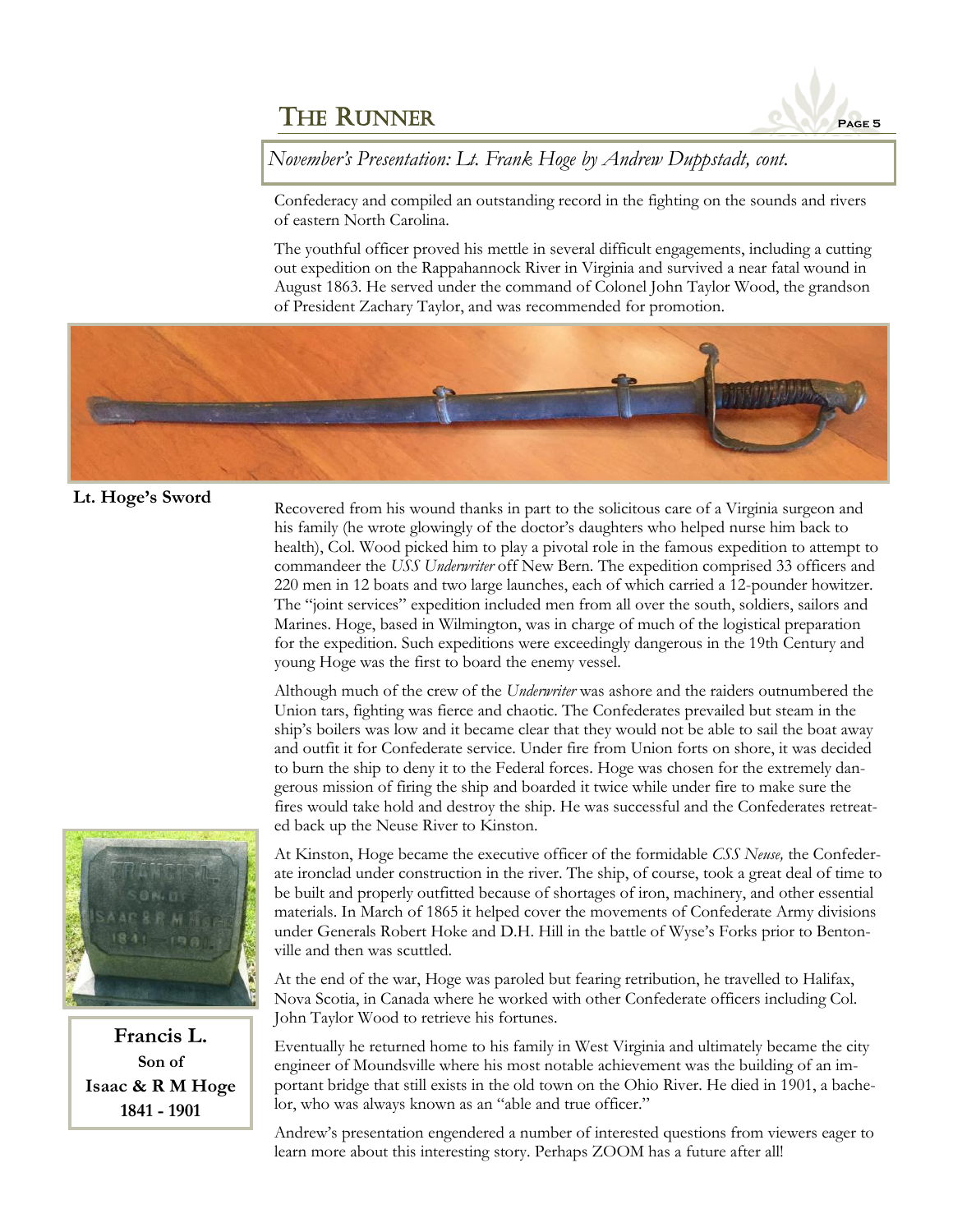

## *My father served under both Lee and Grant*

In the August 1961 issue of Civil War Times, Mabel Tidball, daughter of Captain John C. Tidball, a very fine and oft-overlooked Army of the Potomac artilleryman wrote a letter to the editor.

How interesting to have the daughter of a prominent Civil war officer reading about her father in the Civil War Times a century after his exploits, Mabel was so pleased to have found her father's photo on the cover of the June 1961 issue that she decided to write in and share some details about his life.

Tidball was an 1848 graduate of West Point, making a career in the military and was seemingly at every major eastern battlefield during the Civil War. He earned five commissions, rising to the rank of Brevet Major General of Volunteers. He published a heavy artillery tactics textbook. Served as the third Commander (Governor) of the Department of Alaska. Even still Tidball is one of those unsung heroes of the Civil War.

Mabel was born in 1875 to Tidball's second wife, the daughter of Major General Napoleon J.T. Dana. That essentially makes Mabel Tidball akin to Civil War royalty in 1961. She would live to just a few days short of her 99th birthday, passing away in 1974! We aren't so far removed from the Civil War.



**Captain John C. Tidball, 1861 (USMA Archives)**

In her letter to the editor, Mabel identifies each soldier posed in the most recognizable of Tidball

wartime photos, taken at Fair Oaks on July 1, 1862. She even points out the out-of-focus soldier in the back as her father's orderly, holding Tidball's horse, which was killed later in the war.

"My father, J.C. Tidball, was Virginia-born, same as Robt. E. Lee, and had served under both Lee and Grant."

In October 1859 Tidball was in command of Battery B, 2nd U.S. Artillery at Fort Monroe. With news of John Brown's Raid at Harpers Ferry, President Buchanan ordered a detachment of Marines under the command of Colonel Robert E. Lee to proceed to the ferry and quell the uprising. Buchanan likewise ordered three companies of artillery to the scene, among them Battery B. Tidball made it as far as Baltimore before learning that the raid had been suppressed, and was ordered back to Fort Monroe.

On arriving back at the fort, the guns were immediately turned around and again ordered to Harpers Ferry with orders to garrison there as a deterrent to any further violence. Tidball would recall…

> *"When we arrived, the men were quartered in vacant warehouses or any buildings where space could be found for them, while officers took up their abodes wherever they could find*  room, chiefly in office rooms of the shops amid the whirl of machinery and the grime and *dust of work going on. The armory was in full operation, turning out muskets, rifles, pistols and swords to its utmost capacity…"*

Tidball's guns would remain at Harpers Ferry until December 1859. And who was in command at the ferry during that period, you ask? Colonel Robert E. Lee. Tidball would later write of Lee during this period…



**Tidball (center) at Fair Oaks, July 1, 1862 (LOC)**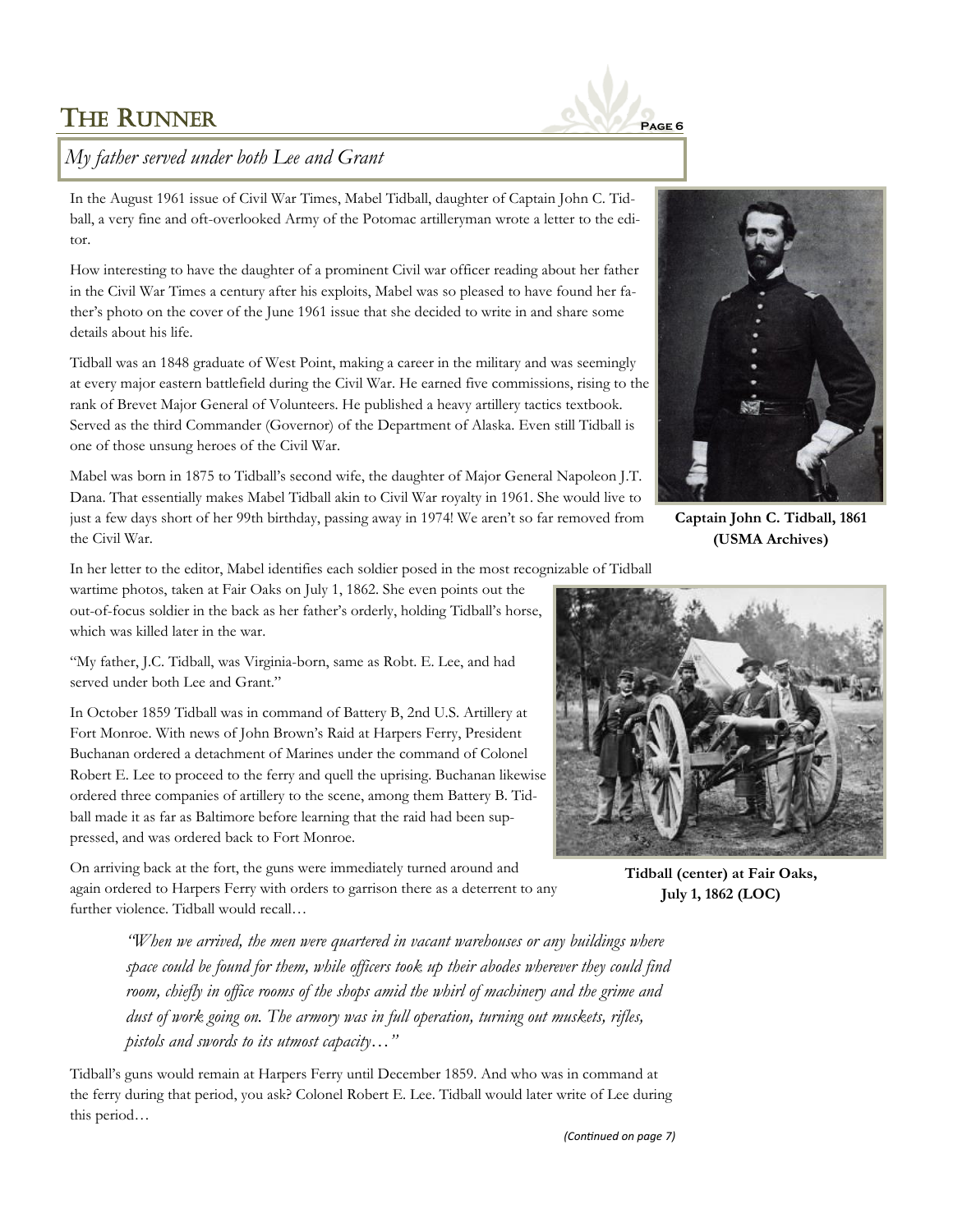

*My father served under both Lee and Grant, cont.*



*"He was then in the prime of mature manhood, being fifty-two years of age. With a fine masculine figure, perfect in every proportion, he had a handsome, manly face. Altogether he was a perfect specimen of manhood. The dignity of his bearing, devoid as it was of all arrogance or affectation, arrested the attention of all who came within its influence. The affability of his manners made him approachable and agreeable under all conditions. He was exceedingly punctilious in points of etiquette, and I well recall that although we officers were quartered around in the buildings in the most inconvenient places, he took special pains to seek us all out and make a friendly call upon each one. His pleasing manners put everyone at ease, and his conversation was gentle and mild. Although scrupulously particular in dress and personal neatness, he had none of the airs of foppishness about him."*

At Harpers Ferry Lee would institute daily dress parades on the armory grounds, instilling pride in the artillery and infantry troops there. On being ordered back to Fort Monroe that December, Tidball was seated next to Lee on the train out of Harpers Ferry. He would later recall their conversation as *"most charming, and little then did I then think that within less than five years he would be marching his Rebel hosts over this region for the purpose of dismembering the union which he had for so many years honorably served."*

Alfred Pleasanton said of him that Tidball was *"performing the duties of (a) general officer with only the rank of captain, and I most urgently recommend that (he) be promoted to the rank of Brigadier General. The Artillery arm requires organization in the higher grades. There are no general officers who by their service are so much entitled to this distinction as Captain Tidball."* 

# *Online Presentations*

## **Raleigh Civil War Roundtable**

December 14th Zoom Meeting: **[Michael Brantley](https://us02web.zoom.us/j/81704642467?pwd=MmpXemw2QkFYOW1mNjNZcStKTnlHdz09)** 

**Galvanized - [The Odyssey of a Reluctant Carolina Confederate](https://us02web.zoom.us/j/81704642467?pwd=MmpXemw2QkFYOW1mNjNZcStKTnlHdz09)** This book details the extraordinary tale of Michael's great-great-grandfather, Wright Stephen Batchelor, a North Carolina farmer who fought for both sides in the Civil War, spent time in a horrific POW camp, walked halfway across the continent, and

later became a Radical Republican before being involved in a bizarre murder.

## **CWRT Congress**

## **All presentations are at 7pm ET. [Click this link to register.](https://www.cwrtcongress.org/speaker.html)**

- December 11th: Living historian Curt Fields tells about the Battles of Chattanooga.
- December 16th: Cory Pfarr will analyze the historiography of General James Longstreet at Gettysburg.
- December 18th: Living historian Curt Fields tells of his being promoted as Lieutenant General.

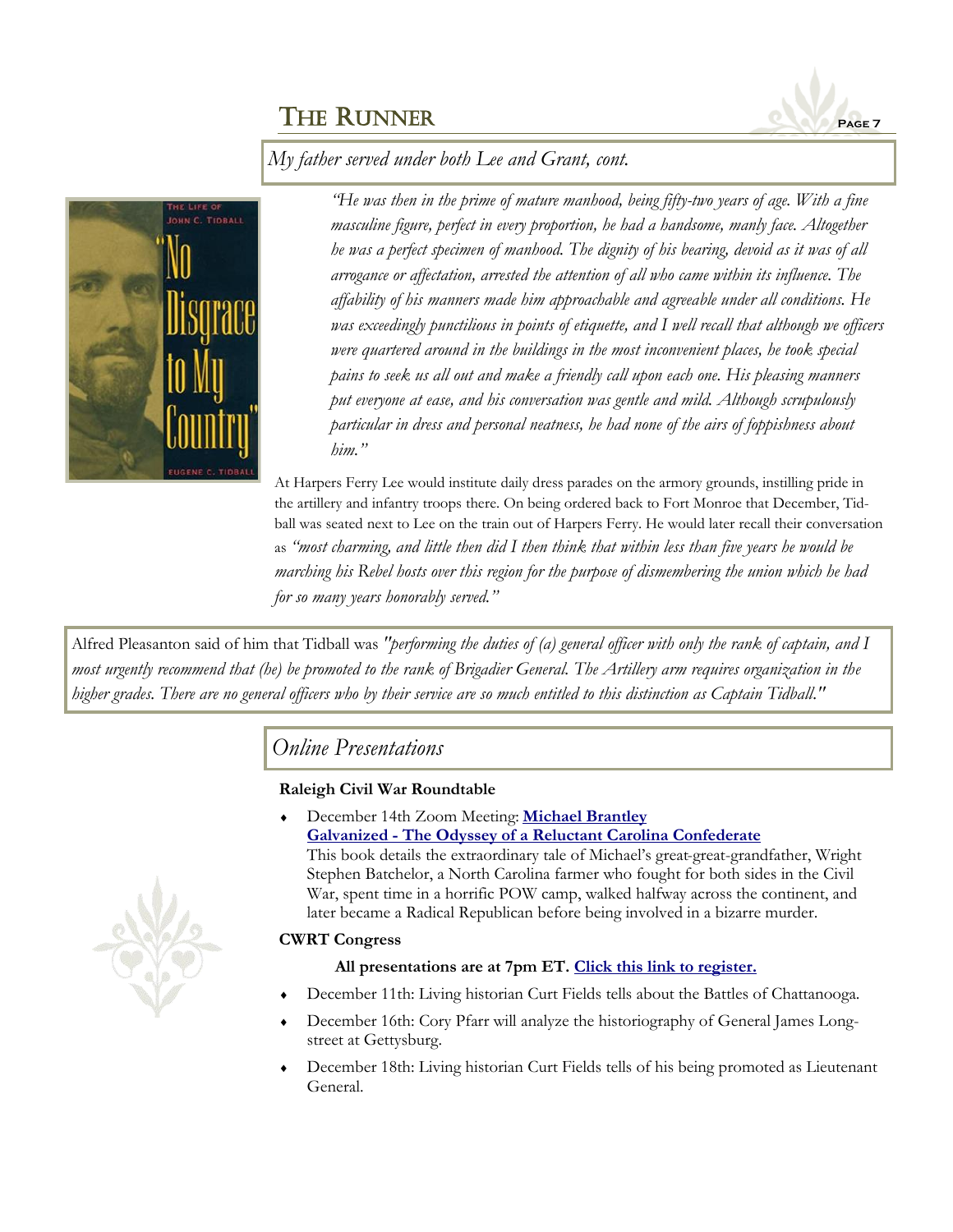

**Abatis:** (pronounced ab-uh-tee, ab-uh-tis, uh-bat-ee, or uh-bat-is) A line of trees, chopped down and placed with their branches facing the enemy, used to strengthen fortifications.



**Breastworks:** Barriers which were about breast-high and protected soldiers from enemy fire.



**Abatis**

**Chevaux-de-Frise:** (pronounced sheh-VOH-de-freez) A defensive obstacle constructed by using a long horizontal beam pierced with diagonal rows of sharpened spikes. When several cheval-de-frise (singular, pronounced she-VAL-de-freez) were bolted together they created an effective barrier for roads and fortifications.

**Copperhead:** Term for a Northerner who opposed the war effort

**Nom-de-guerre:** (pronounced nahm-duh-gair) Literally, in French this means "war name". A nom-de-guerre is a nickname earned in battle, such as "Stonewall" Jackson or "Fighting Joe" Hooker.

**"Peculiar Institution":** Another term for slavery in the South.

**"Infernal Machine":** A term of contempt for torpedoes (either the land or the water variety). This term was also used to describe the Confederate vessel H.L. Hunley- the first successful submarine.



**Chevaux-de-Frise**

Santa Claus by Thomas Nast

He is generally credited with creating our version of Santa as a jolly old man with white hair and beard during the Civil War.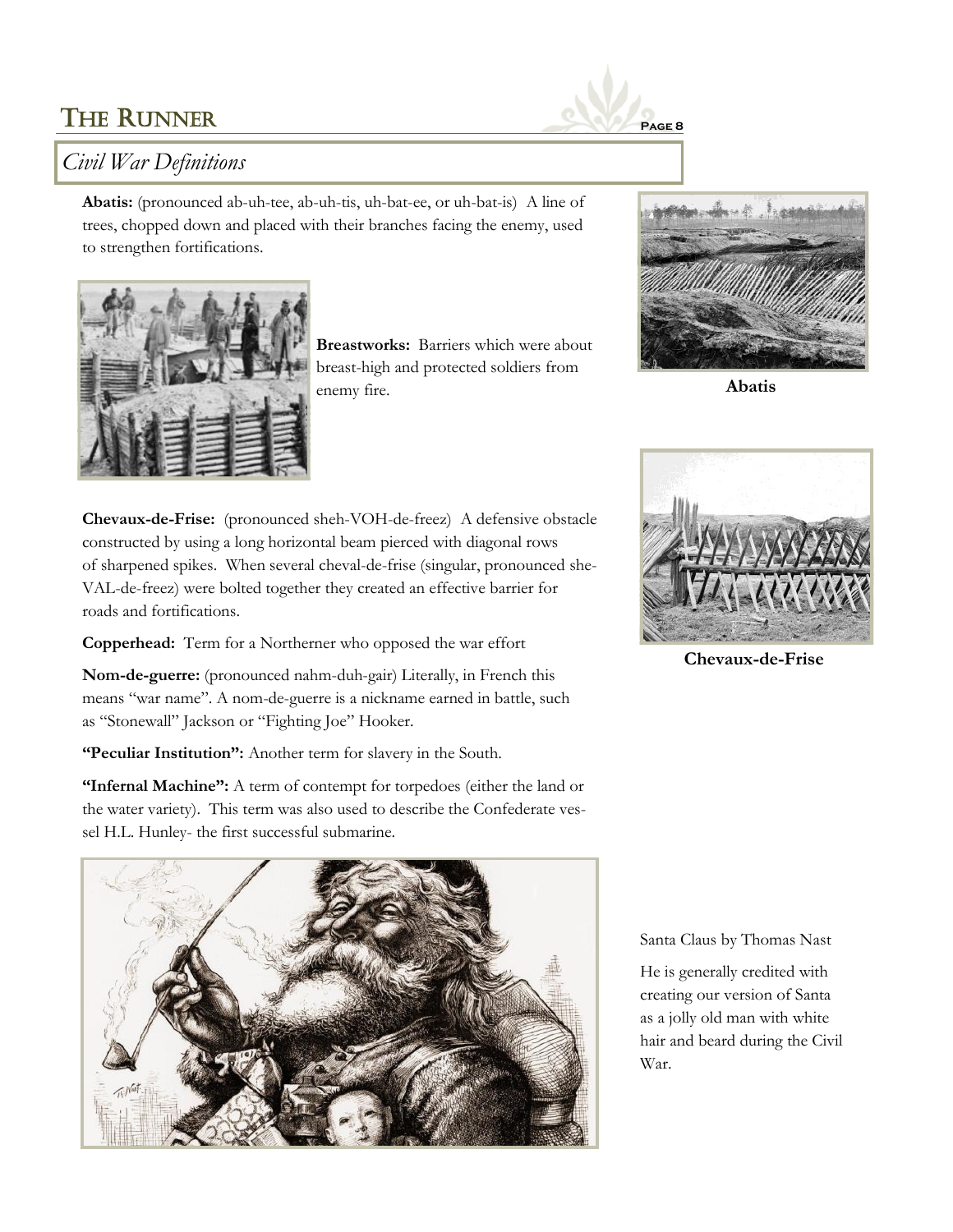*Confederate Receipt Book*



## **Tough Meat**

Those whose teeth are not strong enough to masticate hard beef should cut their steaks the day before using into slices about two inches thick, rub over them a small quantity of soda, wash off next morning, cut them into suitable thickness, and cook according to fancy. The same process will answer for any description of tough meat.

## **Blackberry Wine**

Measure your berries and bruise them; to every gallon add one quart of boiling water, let the mixture stand twenty-four hours, stirring occasionally, then strain off the liquor into a cask; to every gallon add two pounds of sugar, cork tight, and let it stand till following October, and you will have wine ready for use without any further straining or boiling, that will make lips smack as they never smacked under similar influence before.

## **To Keep Arms and Polished Metal from Rust**

Dissolve one ounce of camphor in two pounds of hog's lard, observing to take off the scum, then mix as much black lead as will give the mixture an iron color. Fire arms & polished metal rubbed over with this mixture, left twenty-four hours, and then dried with a linen cloth, will keep clean for many months.

# *Book Review: Patriots Twice by Tim Winstead*



If you are a trivia buff, PATRIOTS TWICE is a great read and resource. I find myself jumping all over the book reading about different people. Sam (author Stephen M. "Sam" Hood ) follows so many individuals who made lasting contributions to this nation before, during and after the war....... This book is a most welcome addition to my library.

Henry Thompson Douglas was my favorite newly identified Confederate. As an engineer myself, Henry's service during the war greatly interested me. The fact that a Confederate became chief engineer of the B&O Railroad, after the damage the B&O endured during the war by various Confederate units, was an outstanding achievement. To me, Henry's position signified two things: 1) He was technically competent and 2) Henry had to have had a great skill with both the written and spoken word.

As with all of Sam's books, I feel his delight with the discovery of "stories" which reflect on the personalities, great and small, who shaped the United States during this incredible period in our history.

Tim Winstead Cape Fear Civil War Round Table Wilmington, North Carolina

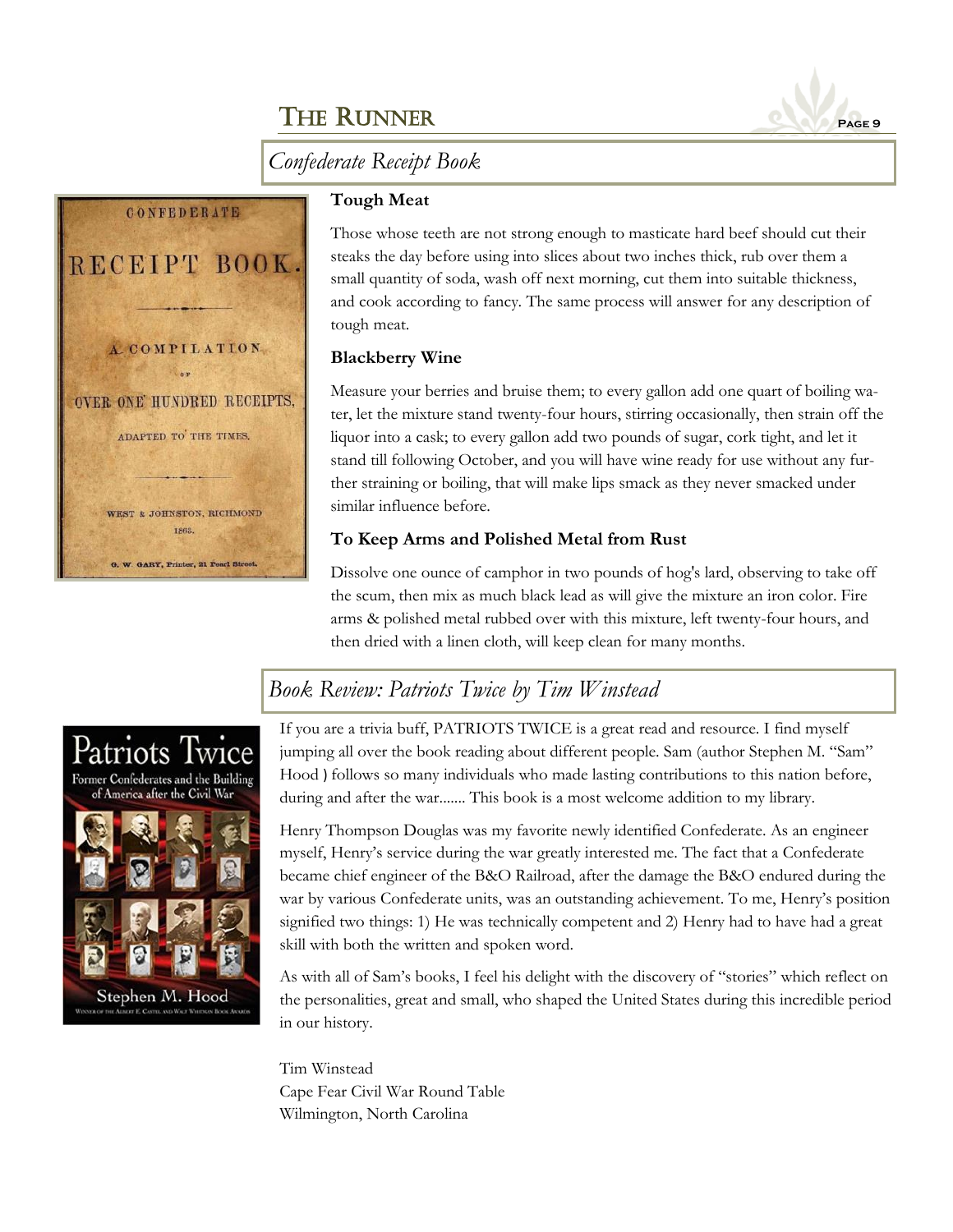

# *After the end of the Civil War whatever happened to…?*

He received the Medal of Honor on July 23, 1892. As Colonel of the 61st NY, Nelson Miles received the MOH for his valor in covering the Union retreat to the Chancellor House after Stonewall Jackson's famous flank attack. Miles was wounded twice in the action. By the end of the war, he was a Brigadier General commanding a division in the II Corps in the Appomattox Campaign.

Miles played a leading role in nearly all of the U.S. Army's campaigns against the American Indian tribes of the Great Plains. In the winter of 1877, he drove his troops on a forced march across eastern Montana to intercept the Nez Perce band led by Chief Joseph after the Nez Perce War. For the rest of his career, Miles would quarrel with General Oliver O. Howard over credit for Joseph's capture.

He was named Commanding General of the United States Army in 1895, a post he held during the Spanish American War. He rose to the leadership of the Army even though he wasn't a professional soldier and entered the service as a volunteer at the beginning of the Civil War.

To show that he was still physically able to command, on July 14, 1903, less than a month before his 64th birthday, General Miles rode the 90 miles from Fort Sill to Fort Reno, Oklahoma, in eight hours' riding time (10 hrs. 20 mins total), in temperatures between 90 and 100 °F (32 and 38 °C). The distance was covered on a relay of horses stationed at 10-mile intervals; the first 30 miles were covered in 2 hours, 25 minutes. This was the longest horseback ride ever made by a commanding general of the army.

Miles nevertheless retired from the army in 1903 upon reaching the mandatory retirement age of 64. Upon his retirement, the office of Commanding General of the United States Army was abolished by an Act of Congress and the Army Chief of Staff system was introduced.

Miles died in 1925 at the age of 85 from a heart attack. Nelson was one of the last surviving general officers who served during the Civil War on either side. He is buried at Arlington National Cemetery in the Miles Mausoleum. It is one of only two mausoleums within the confines of the cemetery.

### **Medal of Honor Citation**

Rank and Organization: Colonel, 61st New York Infantry. Place and date: At Chancellorsville, Va., May 3, 1863. Entered service at: Roxbury, Mass. Birth: Westminster, Mass. Date of issue: July 23, 1892.

#### Citation:

Distinguished gallantry while holding with his command an advanced position against repeated assaults by a strong force of the enemy; was severely wounded.



**Nelson A. Miles**

Jolson Willis